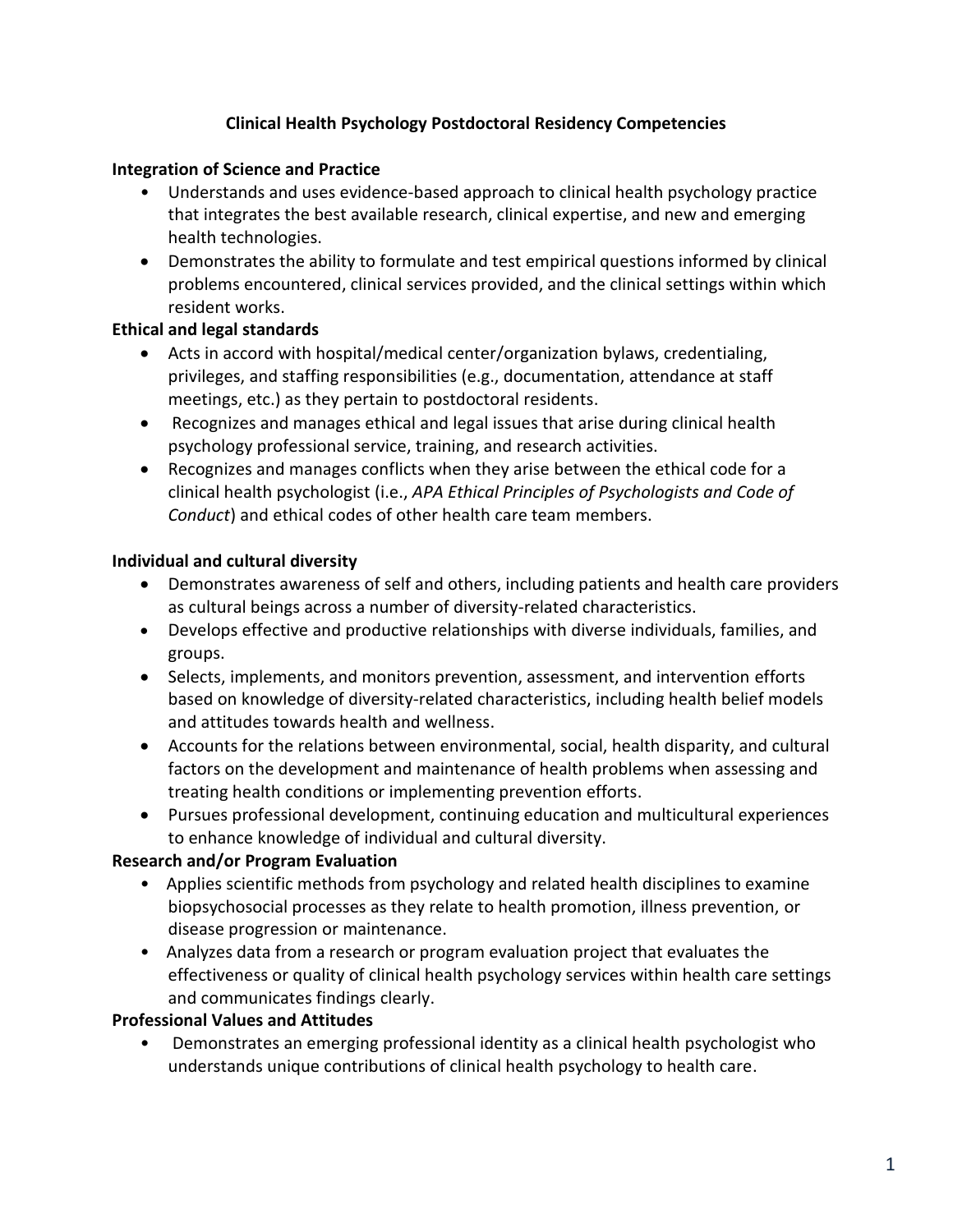- Demonstrates awareness of issues and challenges unique to working in health care settings and systems.
- Engages in ongoing self-assessment of competencies in clinical health professional activities.
- Applies scientific knowledge and skills in clinical health psychology to advocate for needs of individuals/groups across systems and to advocate for equity and access to quality care.

## **Management/Administration and Leadership**

- Communicates effectively and develops productive relationships with peers, trainees, supervisors, other professionals, and members of the community.
- Able to develop or enhance a clinical health psychology practice, educational program, or program of research.
- Conducts the business of a health psychology practice, educational program, and/or research management using knowledge of the structure, regulation, and financing of the health care system.
- Demonstrates leadership within an interprofessional team or organization in the health care setting (e.g., coordinating data collection for an interdisciplinary research project, team leadership, leadership of a committee).

## **Assessment**

- Selects and applies evidence-based biopsychosocial assessment methods appropriate for the patient's physical illness, injury, or chronic health condition/disability and collects relevant data using multiple sources and methods appropriate for identified presenting problems and assessment question.
- Conducts comprehensive biopsychosocial interviews; evaluates and incorporates objective biological and psychosocial findings related to physical health or illness, injury, or disability, to inform case conceptualization and recommendations.
- Communicates in accurate and effective oral and written documents assessment findings to patients and interprofessional healthcare team members.
- Assesses factors that facilitate or inhibit knowledge, values, attitudes, or behaviors affecting health functioning, treatment and treatment adherence and health care utilization of patients, and when applicable, populations.
- Assesses the biopsychosocial impact of undergoing medical procedures (e.g., screening, diagnostic, and intervention/prevention procedures)

# **Intervention**

- Accesses, evaluates, utilizes, and integrates biopsychosocial information in designing and implementing treatment, disease management, health promotion, or prevention interventions; using new and emerging health technologies when applicable/available.
- Implements evidence-based biopsychosocial interventions to treat or prevent health and behavioral health-related issues of patients and, when applicable, populations.
- Evaluates, selects, and administers appropriate biopsychosocial assessments to monitor and evaluate the process and outcomes of treatment for patients and, when applicable, populations.